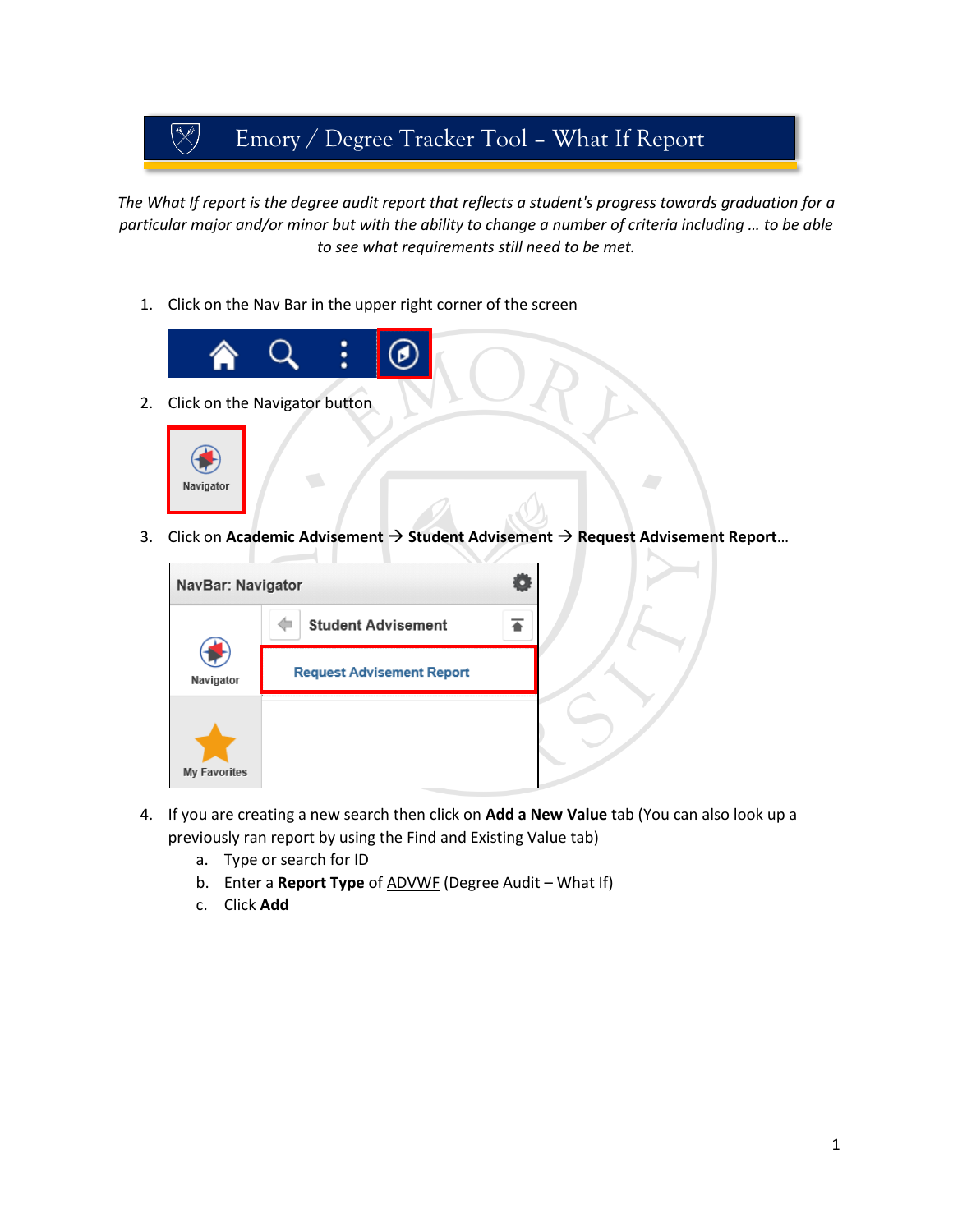| <b>Request Advisement Report</b>                  |                        |  |
|---------------------------------------------------|------------------------|--|
| <b>Find an Existing Value</b>                     | <b>Add a New Value</b> |  |
| D <br>Academic Institution EMORY Q<br>Report Type | O<br>∍                 |  |
| Add                                               |                        |  |
| Find an Existing Value   Add a New Value          |                        |  |

5. You can then setup the What If Information by selecting **Use Career Simulation** and then clicking on **View/Change the Career Simulation**  $\overline{\wedge}$ 

| $\blacktriangledown$ What-If Information      |                                   |  |  |
|-----------------------------------------------|-----------------------------------|--|--|
| Use Career Simulation<br>Add a What-If Course | View/Change the Career Simulation |  |  |

6. Click on **Copy Current Program** to see the current details about the student. Click the **Clear What-If Values** to clear the current details and fill in the desired majors' information to run a what if report for.  $\Delta$ 

| <b>Copy Current Program</b><br><b>Clear What-If Values</b> | Click here to change<br>plan codes on<br>multiple rows if                               |  |
|------------------------------------------------------------|-----------------------------------------------------------------------------------------|--|
| <b>Program What-If Data</b>                                | student has multiple<br>First $\bigcirc$ 1 of 1<br>View All<br>l ast<br>majors / minors |  |
| *Academic Institution Emory University<br>$\check{ }$      | $+$ $-$                                                                                 |  |
| *Academic Career<br>$\checkmark$                           |                                                                                         |  |
| *Career Requirement Term<br>Q                              |                                                                                         |  |
| *Requirement Term<br>Q                                     |                                                                                         |  |
| <b>Student Career Nbr</b>                                  |                                                                                         |  |
| *Academic Program<br>Q                                     |                                                                                         |  |
| <b>Plan What-If Data</b>                                   | First 1 of 1 D Last<br>View All                                                         |  |
| *Requirement Term<br>$\alpha$                              | $+$ $-$                                                                                 |  |
| *Academic Plan<br>Q                                        |                                                                                         |  |
| Plan Sequence 10                                           |                                                                                         |  |
| <b>Sub-plan What-If Data</b>                               | First <sup>1</sup> 1 of 1 2 Last<br>View All                                            |  |
| *Requirement Term<br>$\overline{\mathsf{Q}}$               | $+$ $-$                                                                                 |  |
| *Academic Sub-Plan<br>Q                                    |                                                                                         |  |
| Plan Sequence 10                                           |                                                                                         |  |
| OK                                                         |                                                                                         |  |